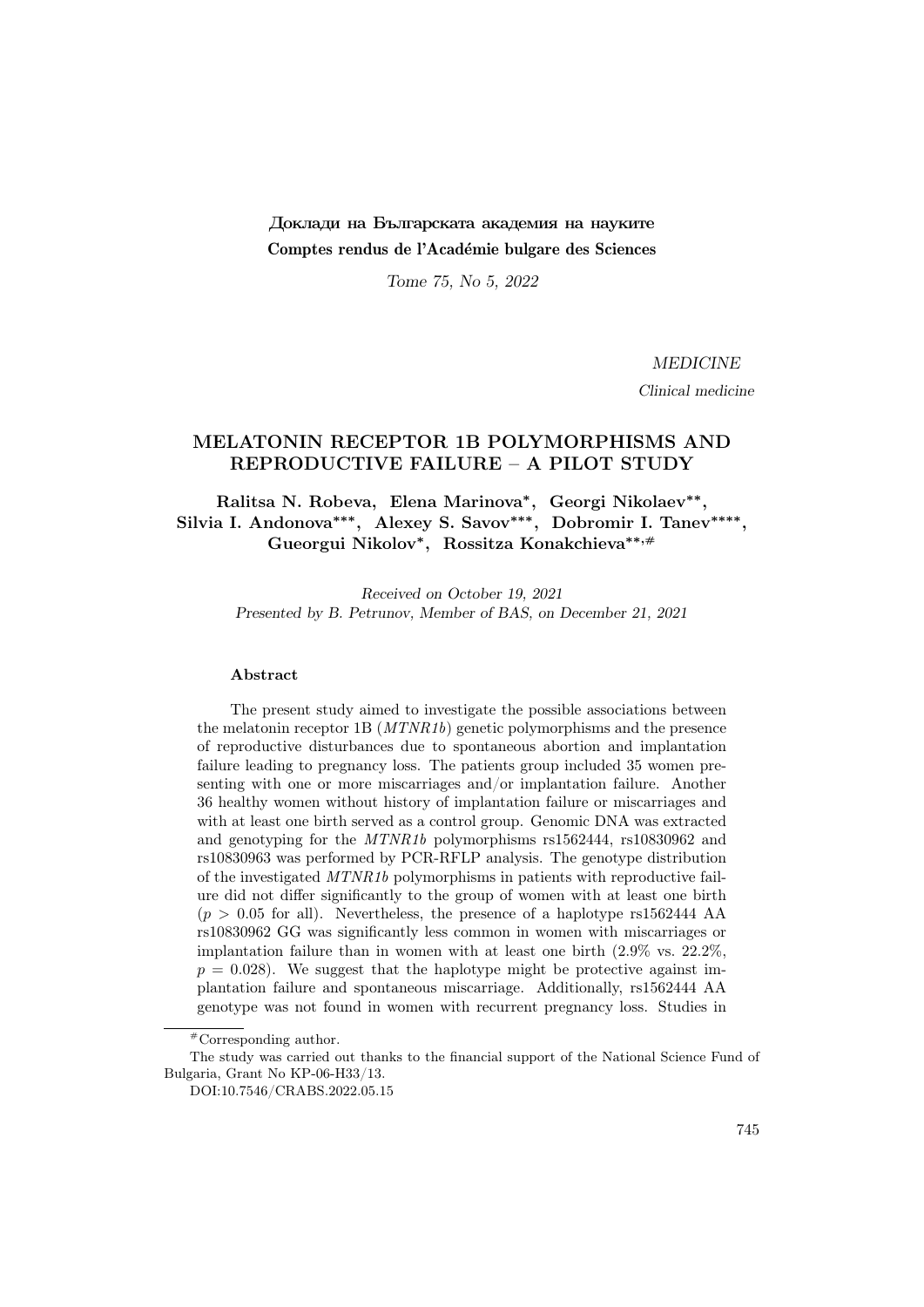larger populations are necessary to reveal the proper associations between different MTNR1b haplotypes, ovarian function and reproductive failure.

Key words: MTNR1b, SNP, rs1562444, rs10830962 and rs10830963, implantation failure, recurrent pregnancy loss

Introduction. A miscarriage is defined as the spontaneous pregnancy termination before the conceptus reaches viability, i.e. before the 24 weeks of gestation  $[1, 2]$ . Recurrent pregnancy loss (RPL) might be considered in case of two or more unsuccessful clinical pregnancies, or in case of three or more pregnancy losses according to different scientific groups  $[1-3]$ . The main causes for pregnancy loss include genetic, anatomical, haemostatic, endocrine and immune factors, though the cause for more than half of recurrent miscarriages could not be explained  $[4-6]$ . Therefore, the present study aimed to investigate the possible associations between three genetic variants in the melatonin receptor 1B gene (MTNR1b, OMIM\*600804) and the presence of spontaneous abortion and implantation failure.

Materials and methods. Subjects and study protocol. Thirty-five women with reproductive failure due to one or more miscarriages and/or repeated implantation failure (RIF) were recruited at Assisted Reproduction Clinic. Recurrent pregnancy loss (RPL) has been defined as the presence of two or more unsuccessful pregnancies  $\left[1,3\right]$ . After informed consent the patients provided blood samples for DNA analysis in K2EDTA tube. The genomic DNA was extracted through a standard salt extraction procedure. Genotyping for the MTNR1b polymorphisms rs1562444, rs10830962 and rs10830963 was performed by PCR-RFLP analyses employing methods described in detail elsewhere [<sup>7</sup> ].

Thirty-six healthy women without history of implantation failure or miscarriages and with at least one birth were selected and served as a control group. Additionally the frequency distribution of the MTNR1b polymorphisms rs1562444, rs10830962 and rs10830963 in women with reproductive failure was compared to the published data of a population group of 101 clinically healthy Bulgarian women irrespective of their reproductive history  $\begin{bmatrix} 7 \end{bmatrix}$ . The distribution of all investigated genotypes in healthy females was in agreement with the Hardy–Weinberg equilibrium. The experimental protocol was explained to all participants and written informed consent was obtained.

**Statistical analysis.** The results were presented as a frequency  $(\%)$  for categorical variables. The data were analyzed through  $\chi^2$  test or Fisher's exact test. All results were considered significant at the 0.05 level. Calculations were made through the software package MedCalc Statistical Software ver. 19.2.6 (MedCalc Software bv, Ostend, Belgium; https://www.medcalc.org; 2020).

Results. The genotype distribution of the MTNR1b polymorphisms rs1562444, rs10830962 and rs10830963 did not differ between patients with reproductive failure (miscarriages or implantation failure) and women with at least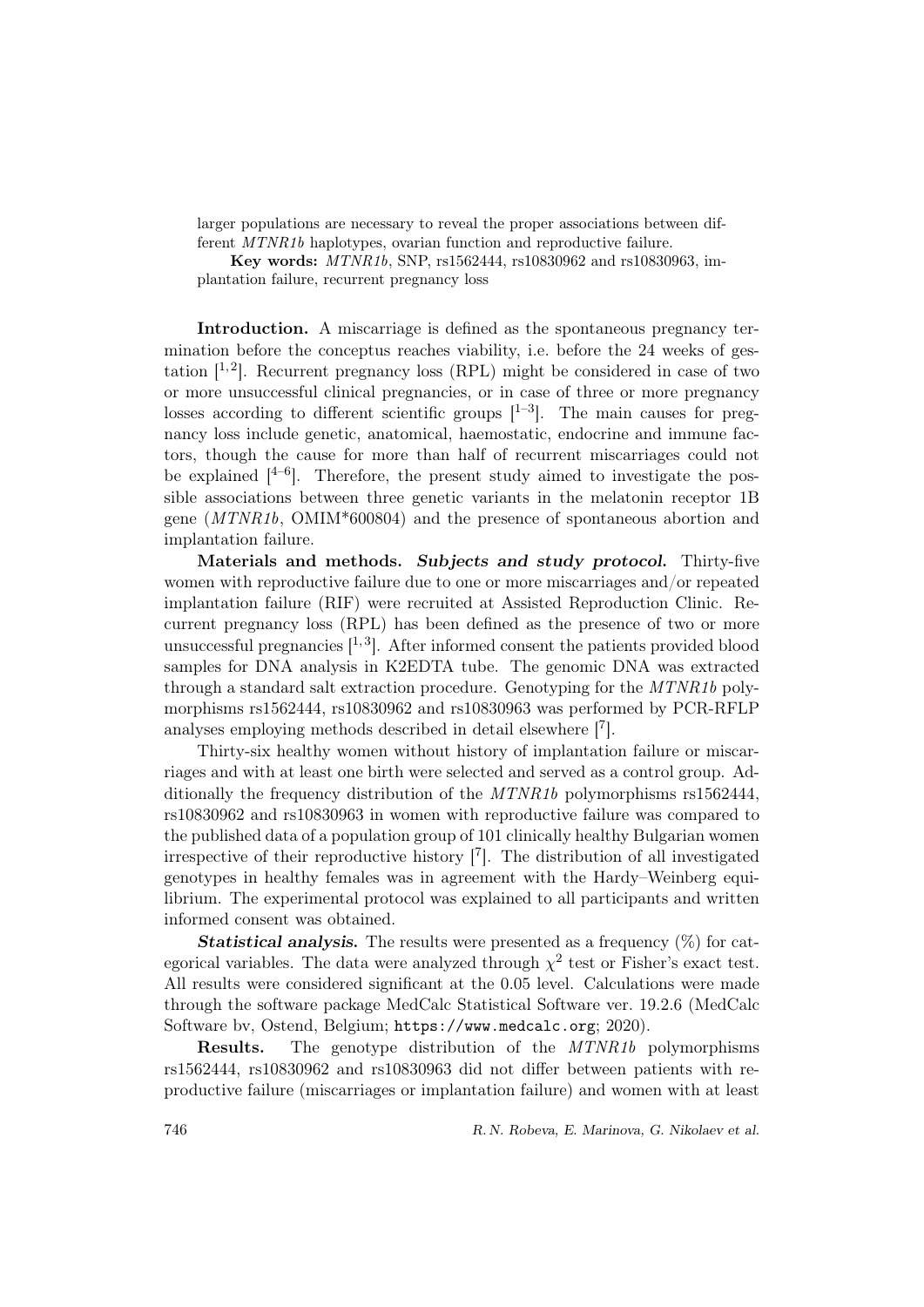#### Table 1

MTNR1b polymorphism Genotype Women with reproductive failure  $(N = 35)$ Women with at least one birth  $(N = 36)$ rs1562444 | AA | 30.3% | 33.3%  $p = 0.961$  AG 51.5% 50.0% GG 18.2% 16.7% rs10830962 CC 20.6% 29.4%  $p = 0.470$  CG 55.9% 41.2% GG 23.5% 29.4% rs10830963 CC 55.9% 42.9%  $p = 0.517$  CG 35.3% 48.6% GG  $8.8\%$  8.6%

Genotype frequency of the MTNR1b polymorphisms rs1562444, rs10830962 and rs10830963 in patients with reproductive failure (miscarriages or implantation failure) and women with at least one birth  $(p -$  differences between women with reproductive failure and women with at least one birth)

one birth (Table 1). The genotype distribution of the  $MTNR1b$  polymorphisms rs1562444, rs10830962 and rs10830963 in patients with reproductive failure (miscarriages or implantation failure) was similar to that described in healthy Bulgarian women  $\begin{bmatrix} 7 \\ 4 \end{bmatrix}$  ( $p > 0.05$  for all).

Women with one or more miscarriages  $(n = 15)$  did not differ from women with implantation failure  $(n = 20)$  in regard to the investigated MTNR1b polymorphisms ( $p > 0.05$  for all). All the patients with RPL ( $n = 7$ ) were with rs1562444 (AG) or (GG) but no (AA) genotype, while in other female patients the prevalence of rs1562444 AA genotype was  $38.5\%$  ( $p = 0.073$ ). No differences in the genotype distribution of the MTNR1b polymorphisms rs10830962 or rs10830963 were established between women with RPL and other patients  $(p > 0.05$  for all).

The distribution of the three polymorphisms showed linkage disequilibrium in healthy women. Women with rs1562444 AA genotype had concomitant rs10830962 GG genotype significantly more often than other genotypes, while women with rs1562444 GG genotype were usually with rs10830962 CC genotype ( $p < 0.001$ ) (Fig. 1). The presence of a haplotype rs1562444 AA/rs10830962 GG was significantly less common in women with miscarriages or implantation failure than in women with at least one birth  $(2.9\% \text{ vs. } 22.2\%, p = 0.028)$ . The presence of haplotype rs1562444 GG /rs10830962 CC was not significantly related to the reproductive failure  $(p > 0.05)$ .

The presence of rs1562444 GG genotype was usually associated with the presence of rs10830963 CC genotype  $(p = 0.003)$ . The combined haplotype rs1562444  $GG/rs10830963$  CC was not related to the reproductive failure  $(p > 0.05)$ . The genotype distribution of rs10830962 and the genotype distribution of rs10830963 were also related  $(p = 0.001)$ , but no associations of the combined genotypes

C. R. Acad. Bulg. Sci., **75**, No 5, 2022 747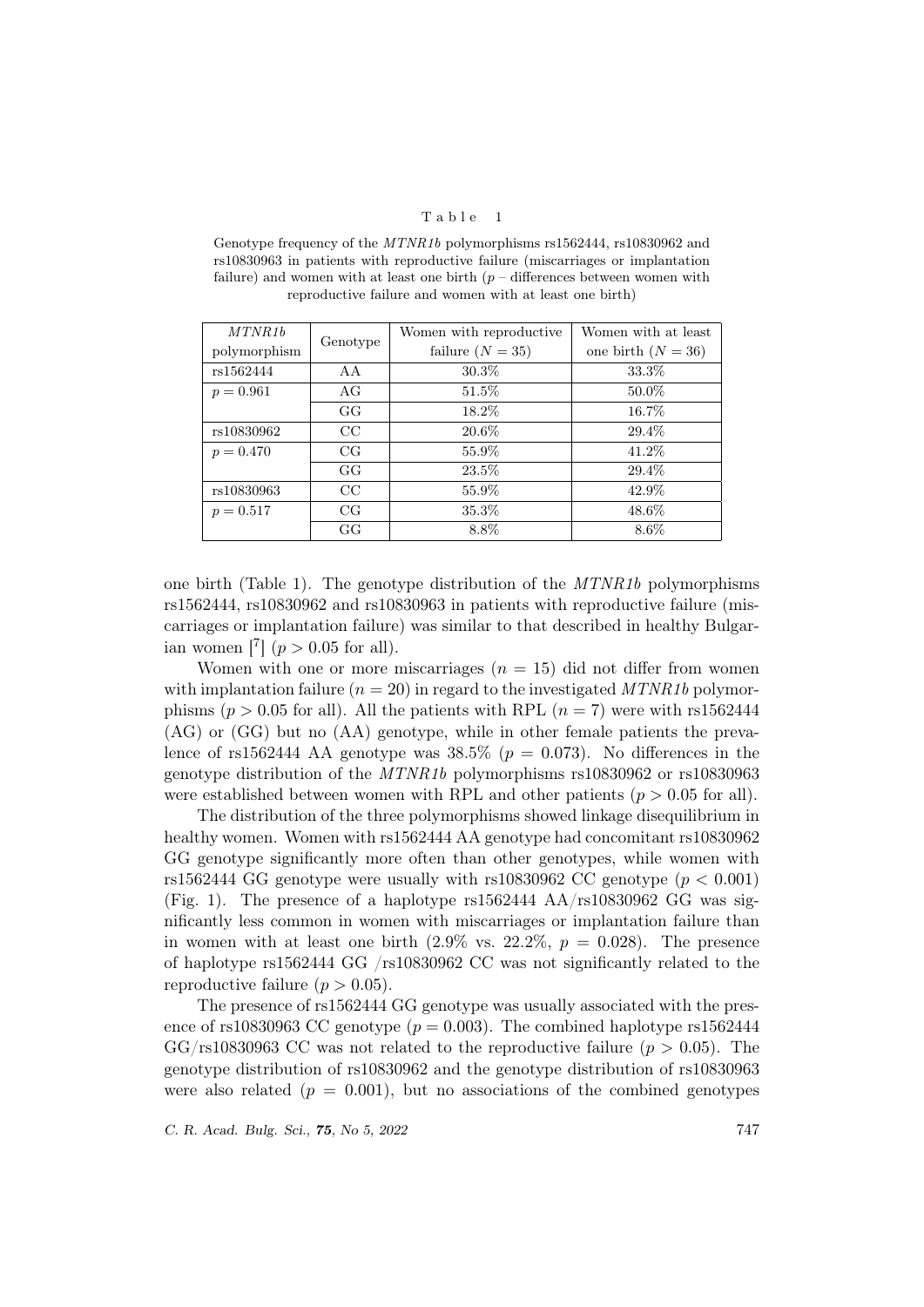

Fig. 1. Associations between the MTNR1b polymorphisms rs1562444 and rs10830962 in healthy women  $(p > 0.001)$ 

with the prevalence of miscarriages and/or implantation failure were established  $(p > 0.05$  for all).

Discussion. The present study shows that the prevalence of MTNR1b genetic polymorphisms rs1562444, rs10830962 and rs10830963 is similar in patients with reproductive failure (miscarriages or implantation failure) compared to women with at least one birth. It is also similar to those found in the common female population in a previous study on the same ethnic group [<sup>7</sup> ]. Considering the small number of investigated women we could not generalize this conclusion. However, we can speculate that the haplotype rs1562444 AA/rs10830962 GG might be protective against implantation failure and spontaneous miscarriage. Moreover, rs1562444 AA genotype was not determined among women with recurrent pregnancy loss suggesting in addition a protective influence of the same genotype.

The selected MTNR1b genetic variants in our study have been investigated in association with different metabolic and autoimmune diseases. The genotype rs1562444 AA was significantly more common than rs1562444 AG and rs1562444 GG genotypes in patients with rheumatoid arthritis and positive rheumatoid factor compared to controls but not in those with negative rheumatoid factor  $[8]$ . The rs1562444 genotype distribution did not differ between patients with systemic lupus erythematosus (SLE) and diabetes mellitus type 2 in comparison to healthy controls from the same population  $[7,9,10]$ , but it could influence some of the clinical manifestations of the SLE  $[7,9]$ . Interestingly, WANG et al.  $[9]$  found

748 R. N. Robeva, E. Marinova, G. Nikolaev et al.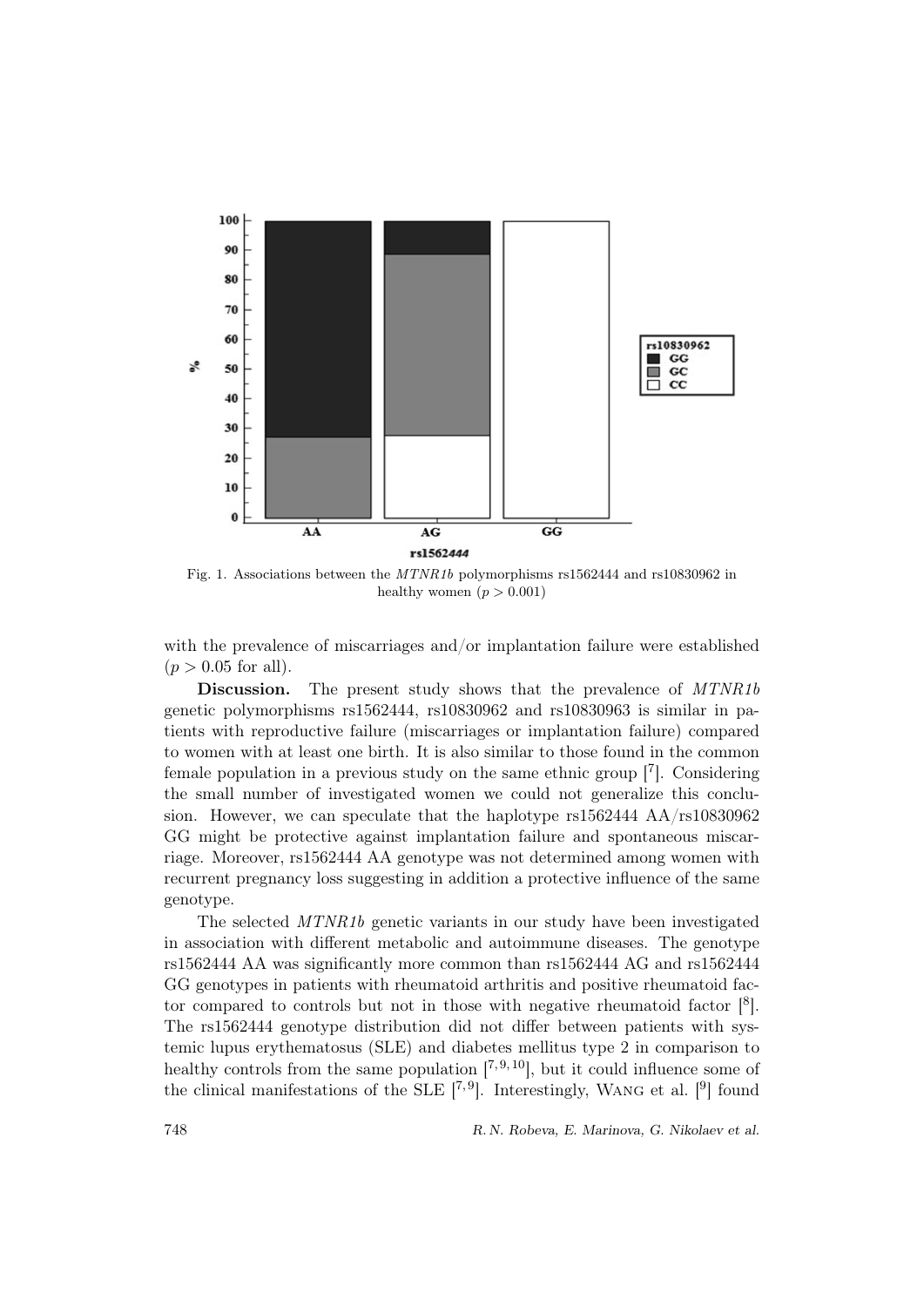significantly different plasma melatonin levels in SLE patients according to the rs1562444 genotypes, but the result could not be linked to a healthy population.

Many reports consider the rs10830962 and rs10830963 polymorphisms in association with metabolic diseases. Homozygous GG carriers of both polymorphisms have shown increased fasting glucose level and decreased insulin secretion in comparison to the carriers of other genotypes  $[11]$ . The rs10830962 and rs10830963 polymorphisms have been related to increased risk of type 2 diabetes and gestational diabetes in most studies considering the minor G allele as diabetogenic  $[12-14]$ . MTNR1b polymorphisms have not been investigated yet in regard to pregnancy loss despite the possible pathophysiological associations. Melatonin in its virtue of a circadian regulator might exert an important role for the uterine homeostasis, implantation process and placentation (reviewed in  $[15]$ ). Moreover, melatonin treatment increases significantly the clinical pregnancy rate in assisted reproductive technology cycles  $\tilde{I}^{16}$ . Twenty years ago, SANDYK et al.  $\tilde{I}^{17}$ suggested that melatonin deficiency might be related to miscarriages considering the observed increase of melatonin levels during gestation and its systemic endocrine and non-endocrine effects. Melatonin might decrease uterine contractions and prostaglandin synthesis, and stimulate progesterone secretion  $[17]$ . Additionally, the antioxidant, cell protective and immune modulating features of melatonin probably favour the successful pregnancy and hamper the possible complication (reviewed in  $[18, 19]$ ). Melatonin could up-regulate several genes involved in the progesterone synthesis of the corpus luteum through the melatonin receptor type 1B  $[{}^{20}]$ . Thus, we could speculate that the *MTNR1b* polymorphisms might modulate the corpus luteum function and the risk of miscarriages.

In conclusion, our pilot study suggests that rs1562444 AA/rs10830962 GG haplotype might be protective against implantation failure and miscarriages. There is a need for further studies in larger groups to reveal the proper associations between different MTNR1b haplotypes, corpus luteum function and reproductive failure.

### REFERENCES

- [ 1 ] ESHRE Early Pregnancy Guideline Development Group (2017) Guideline on the Management of Recurrent Pregnancy Loss, Ver. 2, ESHRE Grimbergen, Belgium, https://www.eshre.eu.
- [ 2 ] Royal College of Obstetricians and Gynaecologists (2011) Green-top Guideline Number 17. The Investigation and Treatment of Couples with Recurrent Firsttrimester and Second-trimester Miscarriage, RCOG London, https://www.rcog. org.uk.
- [<sup>3</sup>] Practice Committee of the American Society for Reproductive Medicine (2012) Evaluation and treatment of recurrent pregnancy loss: a committee opinion, Fertil. Steril., 98(5), 1103–1111.

C. R. Acad. Bulg. Sci., **75**, No 5, 2022 749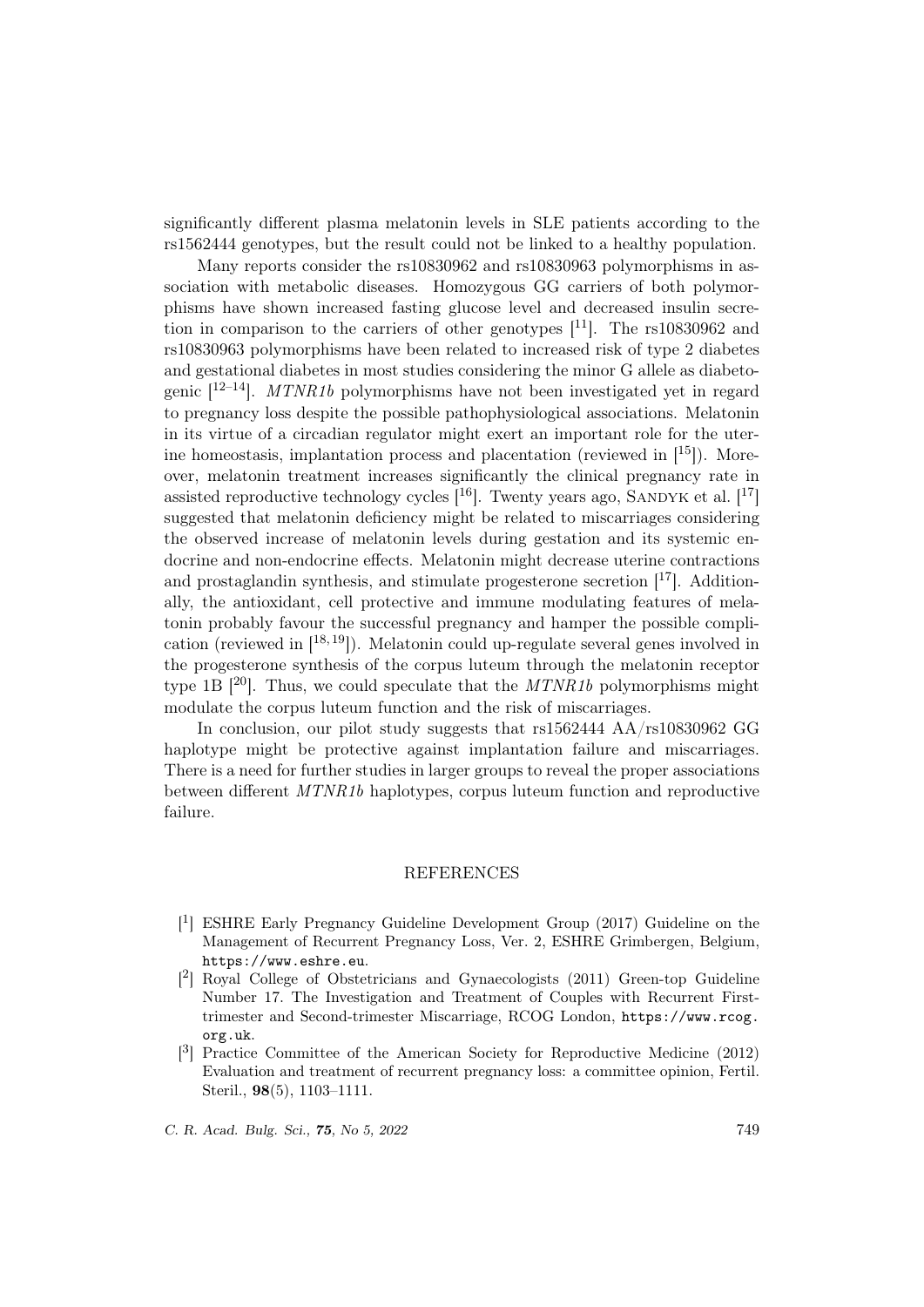- [<sup>4</sup>] MACKLON N.S., J.P. GERAEDTS, B.C. FAUSER (2002) Conception to ongoing pregnancy: the 'black box' of early pregnancy loss, Hum. Reprod. Update, 8(4), 333–343.
- [<sup>5</sup>] CARRINGTON B., G. SACKS, L. REGAN (2005) Recurrent miscarriage: pathophysiology and outcome, Curr. Opin. Obstet. Gynecol., 17(6), 591–597.
- [<sup>6</sup>] DOBSON S. J. A., K. M. JAYAPRAKASAN (2018) Aetiology of recurrent miscarriage and the role of adjuvant treatment in its management: a retrospective cohort review, J. Obstet. Gynaecol., 38, 967–974.
- [ 7 ] Tanev D., R. Robeva, S. Andonova, V. Decheva, A. Tomova et al. (2016) Melatonin receptor 1b polymorphisms in women with Systemic Lupus Erythematosus, Acta Reumatol. Port., 41(1), 62–67.
- $[8]$  HA E., B. K. CHOE, K. H. JUNG, S. H. YOON, H. J. PARK et al. (2005) Positive relationship between melatonin receptor type 1B polymorphism and rheumatoid factor in rheumatoid arthritis patients in the Korean population, J. Pineal Res., 39(2), 201–205.
- $[$ <sup>9</sup>] WANG P., L. LIU, L. F. ZHAO, C. N. ZHAO, Y. M. MAO et al. (2019) Association of melatonin pathway gene's single-nucleotide polymorphisms with Systemic Lupus Erythematosus in a Chinese population, J. Immunol. Res., 2019, 2397698.
- $[$ <sup>10</sup> $]$  Ling Y., X. Li, Q. Gu, H. CHEN, D. Lu et al. (2011) A common polymorphism rs3781637 in MTNR1b is associated with type 2 diabetes and lipids levels in Han Chinese individuals, Cardiovasc. Diabetol., 10, 27.
- [<sup>11</sup>] STAIGER H., F. MACHICAO, S.A. SCHÄFER, K. KIRCHHOFF, K. KANTARTZIS et al. (2008) Polymorphisms within the novel type 2 diabetes risk locus MTNR1b determine beta-cell function, PLoS One, 3(12), e3962.
- $[$ <sup>12</sup>] TAN X., D. M. CIUCULETE, H. B. SCHIOTH, C. BENEDICT (2020) Associations between chronotype, MTNR1b genotype and risk of type 2 diabetes in UK Biobank, J. Intern. Med., 287(2), 189–196.
- [<sup>13</sup>] LIU Q., Z. HUANG, H. LI, J. BAI, X. LIU et al. (2016) Relationship between melatonin receptor 1B (rs10830963 and rs1387153) with gestational diabetes mellitus: a case-control study and meta-analysis, Arch. Gynecol. Obstet., 294(1), 55–61.
- $[$ <sup>14</sup> $]$  XIE K., T. CHEN, Y. ZHANG, J. WEN, X. CUI et al.  $(2019)$  Association of rs10830962 polymorphism with gestational diabetes mellitus risk in a Chinese population, Sci. Rep., 9(1), 5357.
- [<sup>15</sup>] CHUFFA L. G. A., L. A. LUPI, M. S. CUCIELO, H. S. SILVEIRA, R. J. REITER et al. (2019) Melatonin promotes uterine and placental health: potential molecular mechanisms, Int. J. Mol. Sci., 21(1), 300.
- $[$ <sup>16</sup> $]$  HU K. L., X. YE, S. WANG, D. ZHANG (2020) Melatonin application in assisted reproductive technology: a systematic review and meta-analysis of randomized trials, Front. Endocrinol. (Lausanne), 11, 160.
- [ <sup>17</sup>] Sandyk R., P. G. Anastasiadis, P. A. Anninos, N. Tsagas (1992) The pineal gland and spontaneous abortions: implications for therapy with melatonin and magnetic field, Int. J. Neurosci., 62(3–4), 243–250.
- [<sup>18</sup>] TAMURA H., Y. NAKAMURA, M. P. TERRON, L. J. FLORES, L. C. MANCHESTER et al. (2008) Melatonin and pregnancy in the human, Reprod. Toxicol., 25(3), 291– 303.
- [ <sup>19</sup>] Yang H. L., W. J. Zhou, C. J. Gu, Y. H. Meng, J. Shao et al. (2018) Pleiotropic roles of melatonin in endometriosis, recurrent spontaneous abortion, and polycystic ovary syndrome, Am. J. Reprod. Immunol., 80(1), e12839.

750 R. N. Robeva, E. Marinova, G. Nikolaev et al.